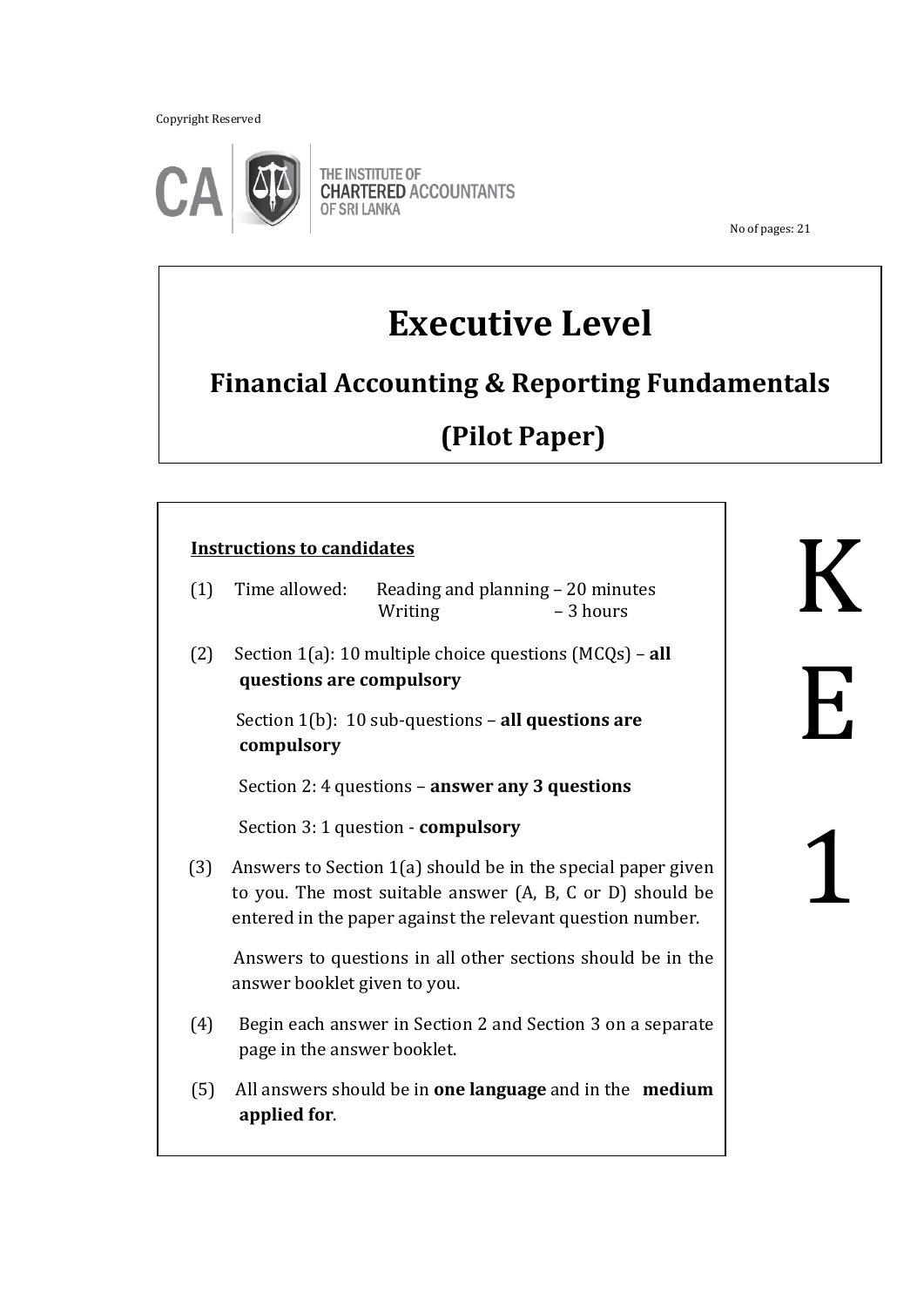### **SECTION 1**

*All questions are compulsory. Total marks for Section 1 is 50 marks. Recommended time for the section is 90 minutes.*

### **Question 01**

**1(a):** You are required to choose the most appropriate answer.

**(Total 20 marks)**

- 1.1. With reference to the Conceptual Framework for Financial Reporting, which of the following qualitative characteristics of financial information falls into the category of "Fundamental" and "Enhancing"?
	- i. Materiality
	- ii. Verifiability

iii. Understandability

iv. Faithful Representation

|    | <b>Fundamental</b> | <b>Enhancing</b> |
|----|--------------------|------------------|
| A. | i, ii              | iii, iv          |
| В. |                    | ii, iii, iv      |
| C. | i, iv              | ii, iii          |
|    | i, ii, iii         | 1V               |
|    |                    | - -              |

### **(2 marks)**

- 1.2. Which of the following can be regarded as a governance principle of a business?
	- A. The majority of the board of directors should be non-executive
	- B. CEO should not hold any shares of the company thereby he/she can use his/her expertise effectively to run the business
	- C. Chairman of the board should be a major shareholder of the company to protect the interest of the shareholders
	- D. Both offices of CEO and the chairman should be held by one person as it allows fast and efficient decision making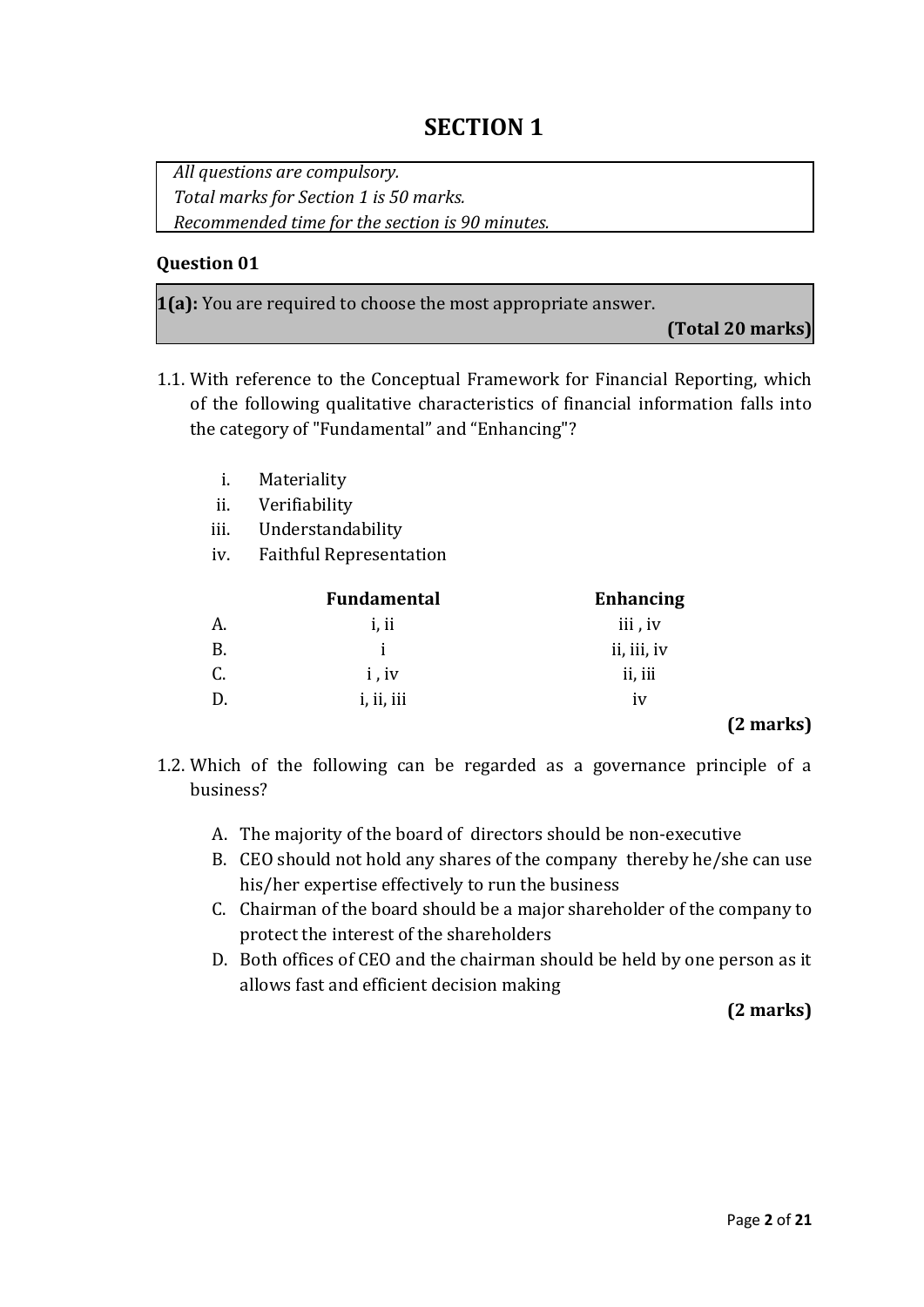- 1.3. Which of the following entities falls into Small and Medium Sized entities (SMEs)?
	- A. An entity that does not have public accountability
	- B. An entity listed on a stock exchange listed under the Securities and Exchange Commission Act No. 36 of 1987
	- C. An entity in which the equity instruments are traded in the public market
	- D. A fund management company

### **(2 marks)**

- 1.4. Which of the following items **cannot** be considered as a short term employees benefit?
	- A. Wages, salaries, EPF and ETF
	- B. Payment of annual and sick leave
	- C. Payment of gratuity
	- D. Profit sharing and bonuses

### **(2 marks)**

- 1.5. Which of the following items is **not** considered a financial asset of a company?
	- A. Cash
	- B. Treasury bills
	- C. Shares issued by the company
	- D. Equity instruments of another company

### **(2 marks)**

- 1.6. Which of the following transactions would be presented in a statement of cash flows according to LKAS 07: Statement of Cash Flows?
	- i. Conversion of debt into equity
	- ii. Loan interest received
	- iii. Issue of bonus shares
	- iv. Proceeds of loan issue
	- A. i & ii
	- B. i & iii
	- C. ii & iv
	- D. i & iv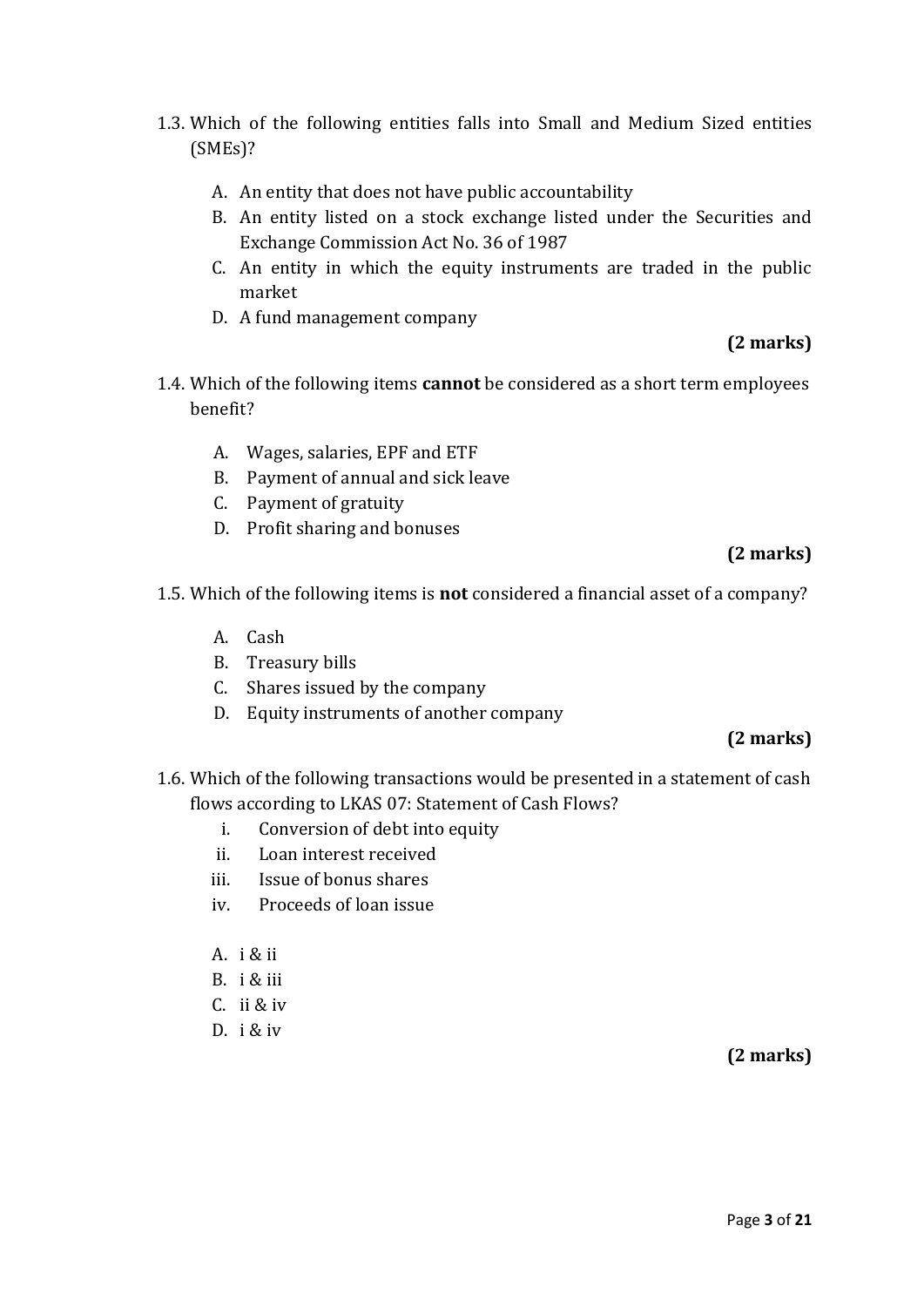- 1.7. According to LKAS 08: Accounting Policies, Changes in Accounting Estimates and Errors, which of the following statements best describe "prospective application"?
	- i. Recognising a change in accounting estimate in the current and future periods affected by the change
	- ii. Correcting the financial statements as if a prior period error had never occurred
	- iii. Appling a new accounting policy to transactions occurring after the date at which the policy changed
	- iv. Applying a new accounting policy to transactions as if that policy had always been applied
	- A. i & ii
	- B. i & iii
	- C. ii & iv
	- D. i & iv

### **(2 marks)**

- 1.8. The bank statement of an entity as at  $31<sup>st</sup>$  March 2014 shows a debit balance (overdraft) of Rs. 25,000. The following information was revealed after checking the bank statement and books of accounts.
	- Un-realized cheques as at 28th February 2014 was Rs. 19,000 and of which only Rs. 15,000 had been realized during March 2014
	- Un-presented cheques for payment as at 28th February 2014 was Rs. 35,000 and of which only Rs. 25,000 had been paid for during March 2014
	- Cheques issued during the month of March amounting to Rs. 11,000 were not presented to the bank
	- Bank charges which appeared in the bank statement for the month of March was Rs. 2,000

What is the carrying amount of the Bank Balance to be shown in the statement of financial position as at 31st March 2014?

- A. An overdraft of Rs. 12,000
- B. An overdraft of Rs. 42,000
- C. A credit balance of Rs. 2,000
- D. A credit balance of Rs. 25,000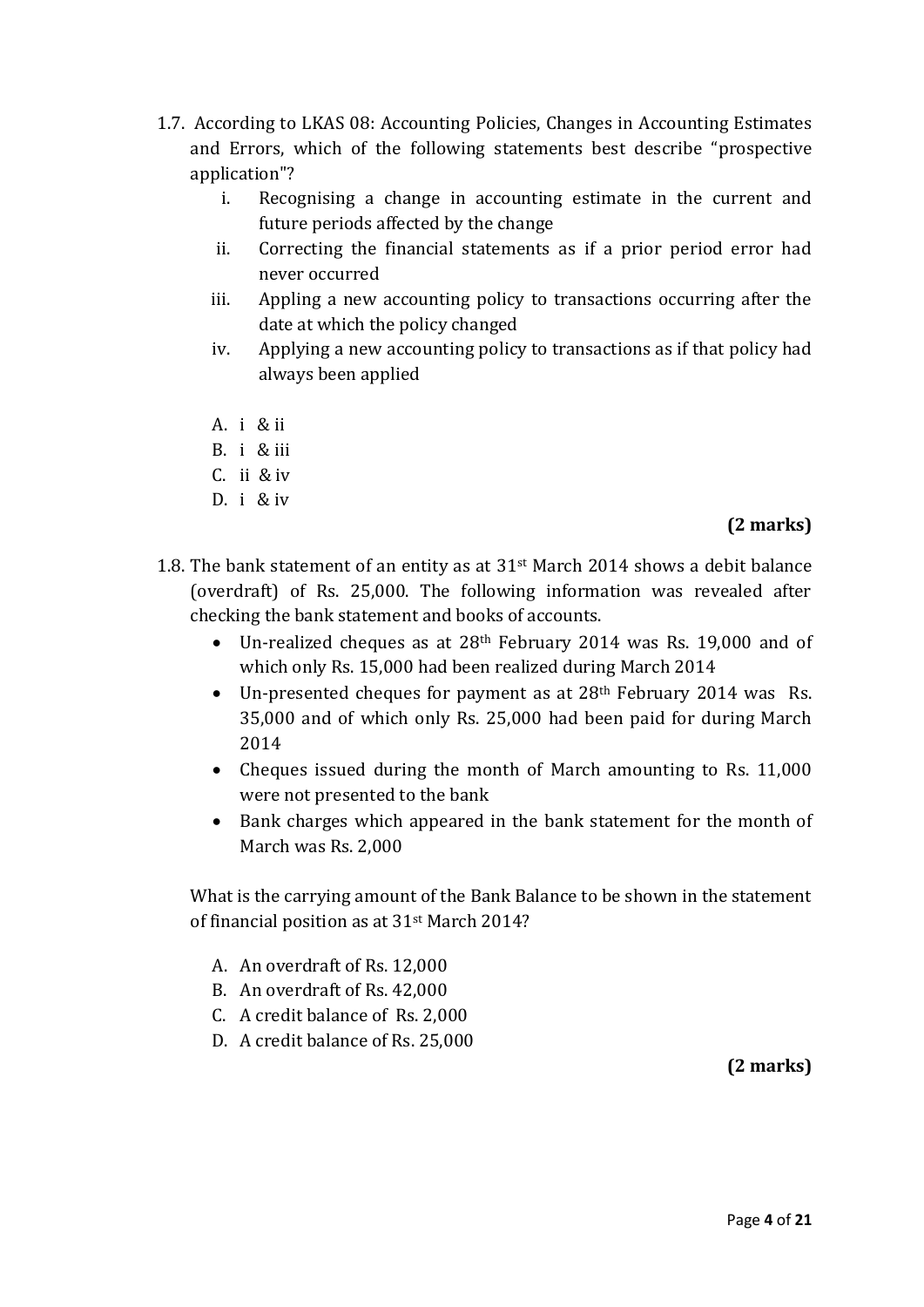- 1.9. What is the Return on Equity (ROE) of an entity based on the following information?
	- Gross Profit Margin 30%
	- All expenses (except cost of sales and income tax) to Revenue 12%
	- Income Tax to Revenue  $9\%$
	- Asset Turnover ratio 3 times
	- A. 3%
	- B. 10%
	- C. 18%
	- D. 27%

### **(2 marks)**

1.10. Which of the following is **true** with respect to the concept of Going Concern?

- A. A public company has a longer foreseeable future life compared to a partnership business
- B. Financial statements are prepared on the assumption that the entity will last for a foreseeable future period
- C. Going concern of an entity is determined on the basis of assets which are intended to be used for a longer period of time
- D. Financial statements should be prepared based on the fact that the entity has been conducting its business continuously.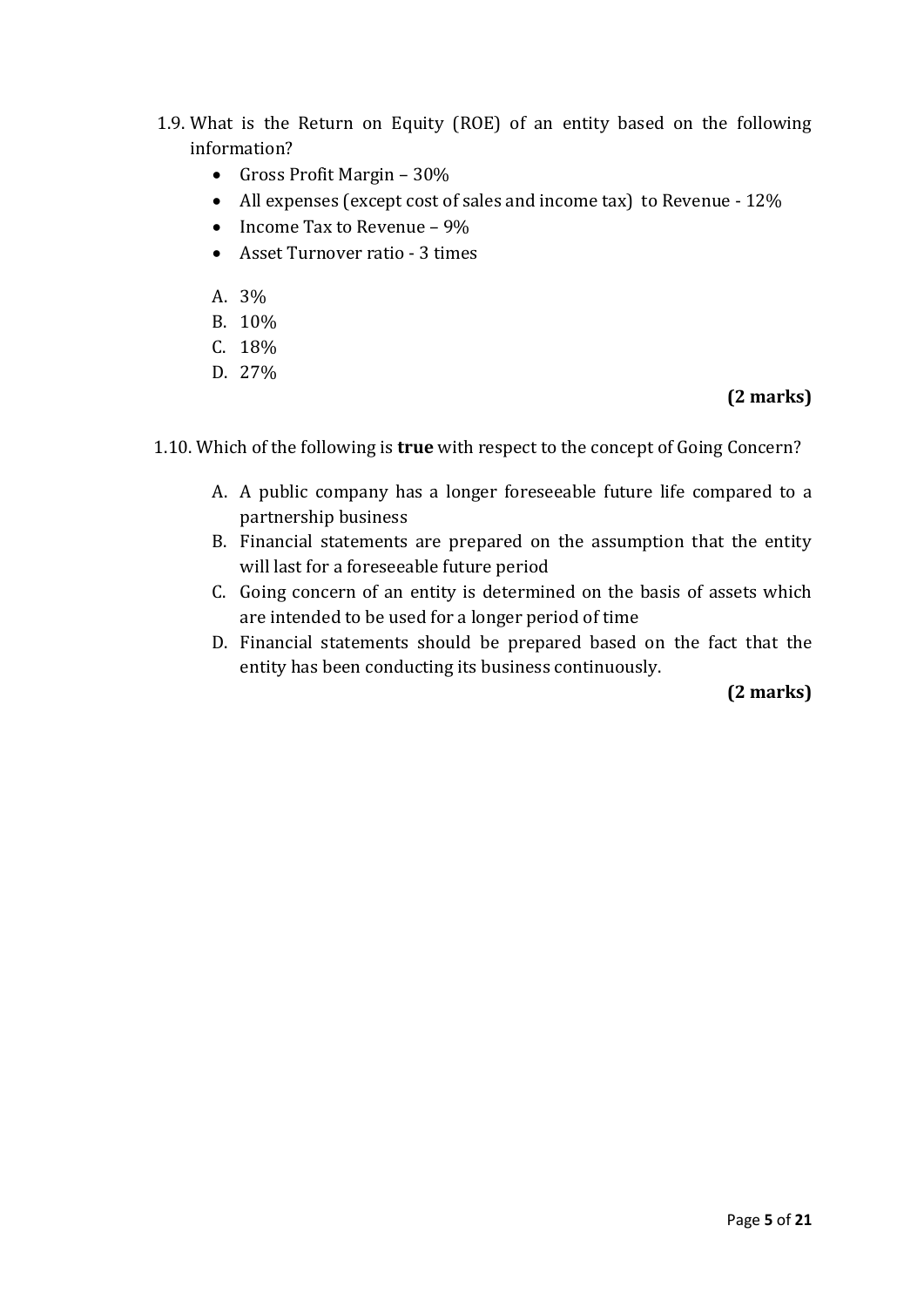**1(b):** You are required to write short answers to all the questions with attention given to action verbs.

**(Total 30 marks)**

1.11. The opening balances of Property, Plant & Equipment (PPE) and provision for depreciation were Rs. 4,690,000 and Rs. 2,480,000 respectively. The closing balances were Rs. 8,569,000 and Rs. 3,123,000 respectively. Depreciation expense for year was Rs. 988,400 and Rs. 543,000 has been recognized as profit on sale of PPE during the year. It was further reported that an item of PPE with a book value of Rs. 432,000 at the time of sale has been disposed during the year.

### **Required:**

**Compute** three (03) cash flow items to be shown in the Statement of Cash Flows for the year.

**(3 marks)**

1.12. Mint Limited has imported a new moulding machine from China. The estimated useful life of the machine is 15 years. The first reporting period of the company is 2013/2014. The following cost were incurred during the year 2013/2014.

| <b>Cost items</b>                                                                 | Rs.        |
|-----------------------------------------------------------------------------------|------------|
| Amount paid through the bank represents Cost of<br>machine, Freight and Insurance | 9,453,500  |
| Taxes and clearing charges (including refundable VAT Rs.<br>300,600)              | 2,476,800  |
| Transportation cost to proposed factory                                           | 345,000    |
| Installation, including site preparation                                          | 245,000    |
| Cost incurred on the test run prior to use                                        | 117,600    |
| Sale proceeds of output of test production                                        | 19,000     |
| Estimated cost of dismantling                                                     | 154,000    |
| Expenses incurred for opening ceremony                                            | 96,000     |
| Estimated cost of the first order                                                 | 342,000    |
| Estimated residual value                                                          | 172,300    |
|                                                                                   |            |
| The date which new machine ready for the usage                                    | 15/08/2013 |
| The date which commercial production commenced                                    | 01/10/2013 |

**Required:**

**Compute** the depreciation charge for the year 2013/2014.

**(3 marks)**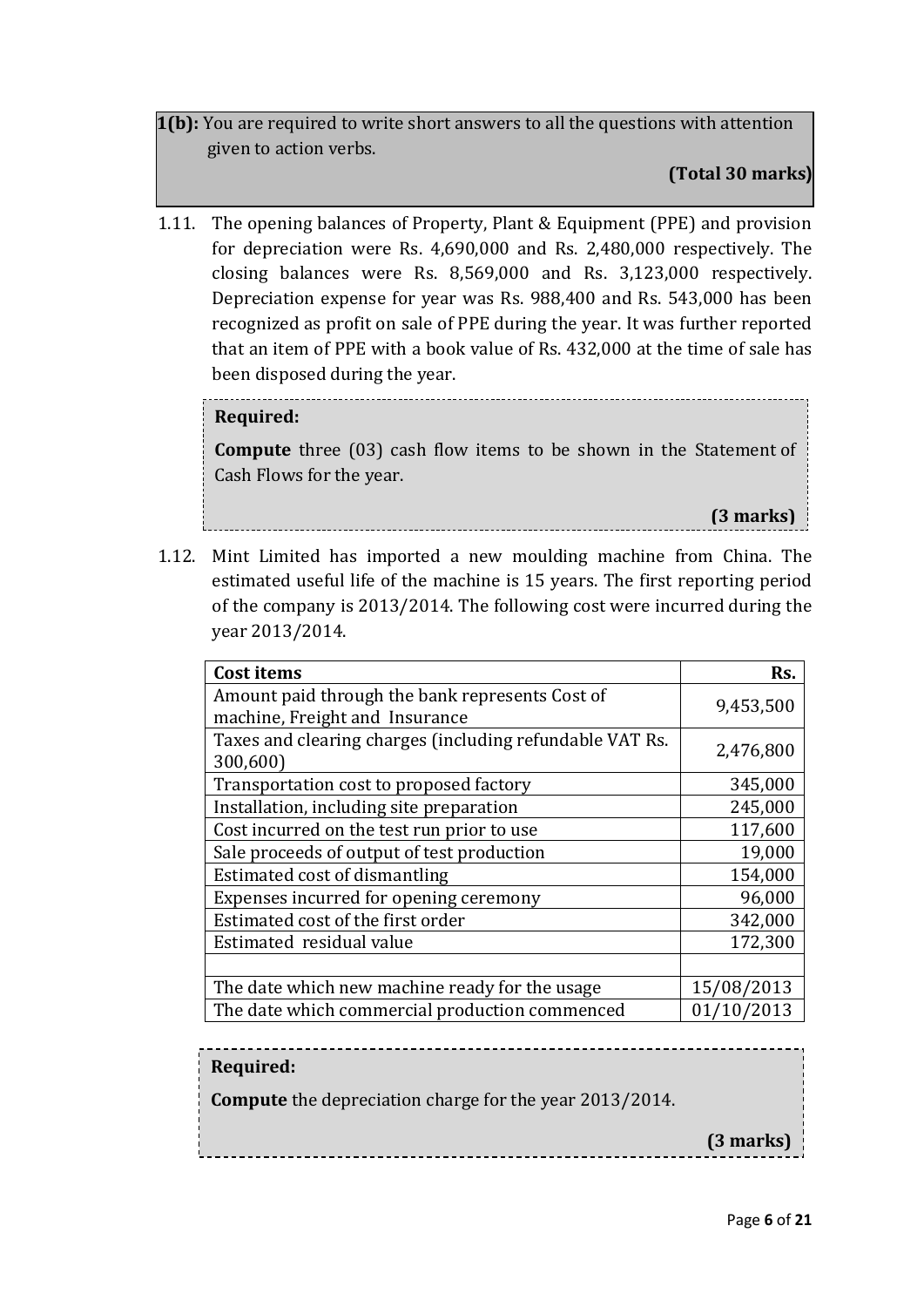1.13. As per the standard LKAS 10: Events after the Reporting Period. There are two kinds of events; Adjusting and Non Adjusting Events.

### **Required:**

**Explain** Adjusting and Non Adjusting Events described in LKAS 10, using an example for each category.

**(3 marks)**

1.14. There are various kinds of accounting packages used in financial accounting, where the General Ledger Module is a common module in accounting software packages.

### **(3 marks) Required:**

**List** three (03) other modules that can be operated on standalone basis or integrated basis in accounting packages.

**(3 marks)**

- 1.15. Debtors sub ledger total of an entity as at 31st March 2014 was Rs. 200,000 which was not agreed with a balance of debtors control accounts. A further investigation of the information revealed the following.
	- Discount allowed amounting to Rs. 5,000 had been omitted from the discount received journal when recording where as the correct amount was recorded in the sub ledger.
	- Goods returned by debtors amounting to Rs. 14,000 were not recorded in the sub ledger whereas it was properly posted to the general ledger.
	- A sales invoice of Rs. 25,000 had been recorded twice in the Sales Journal while recording correctly in the sub ledger.

### **Required:**

**Prepare** the relevant general journal entries with reference to the above information

**(3 marks)**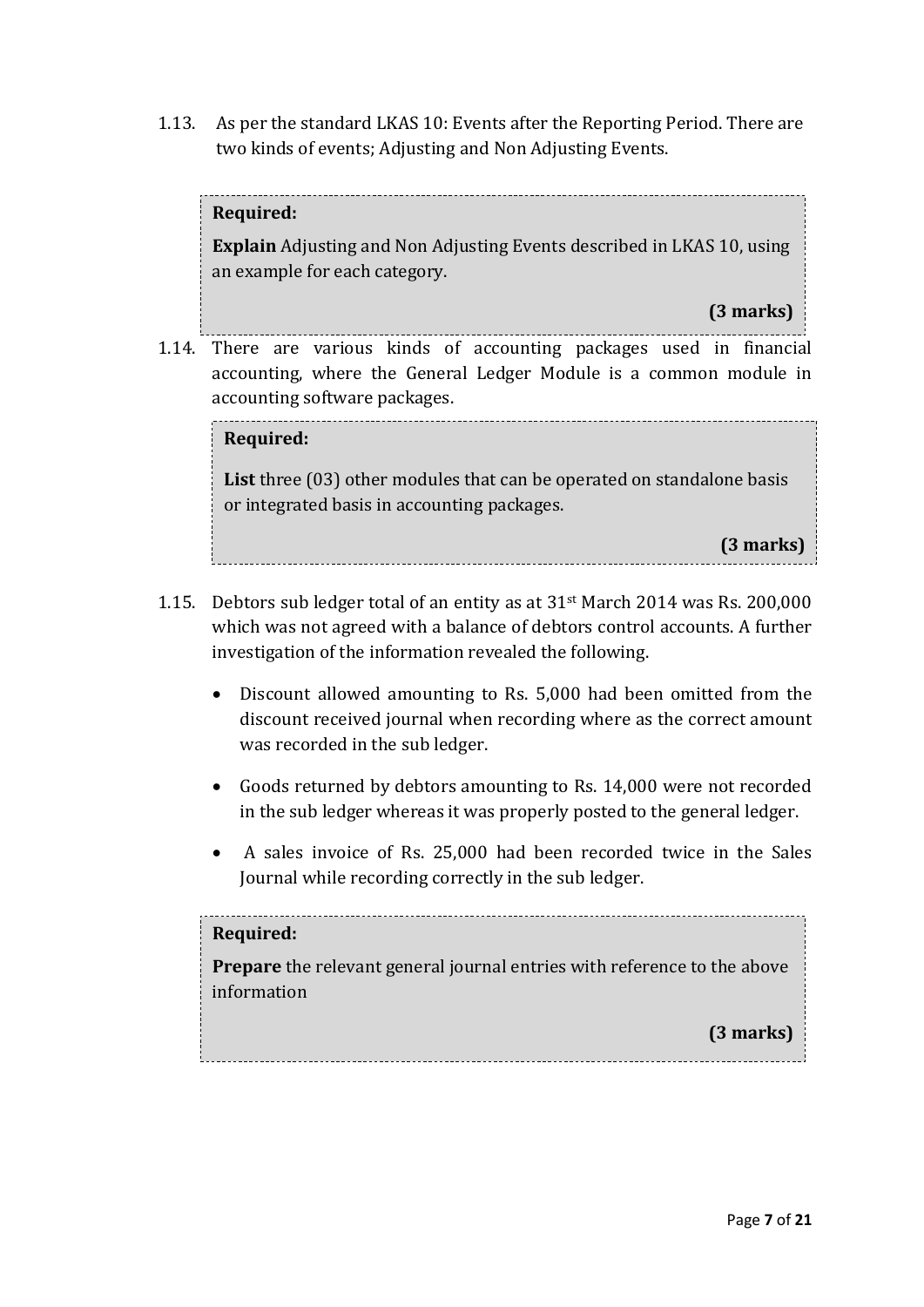1.16. Every parent company should prepare consolidated financial statements incorporating all of its subsidiaries as per the provisions made by the Companies Act No. 07 of 2007.

### **Required:**

**State** three (03) circumstances under which the parent company will deemed to have the control over other entities to prepare consolidated financial statements as stated in the Companies Act No. 07 of 2007.

**(3 marks)**

- 1.17. According to LKAS 18: Revenue, certain criteria need to be satisfied in order to recognise revenue in the financial statements for a particular period. Given below are some revenue items:
	- Money received from a client on the promise that goods will be delivered in May 2014
	- Rs. 2,000 the relevant amount of dividend declared by a company in which the entity has invested on 15 April 2014
	- Interest receivable of Rs. 12,000 on a fixed deposit made at a bank for 12 months ending 30 June 2014

#### **Required:**

**Explain** with reason whether the above revenue items should be recognised by the entity for year ended 31st March 2014 using the following format.

| Item                         | Recognised?<br>(Yes) / (No) | <b>Reason</b> |
|------------------------------|-----------------------------|---------------|
| Money received from a client |                             |               |
| Dividend                     |                             |               |
| Interest                     |                             |               |
|                              |                             | (3 marks)     |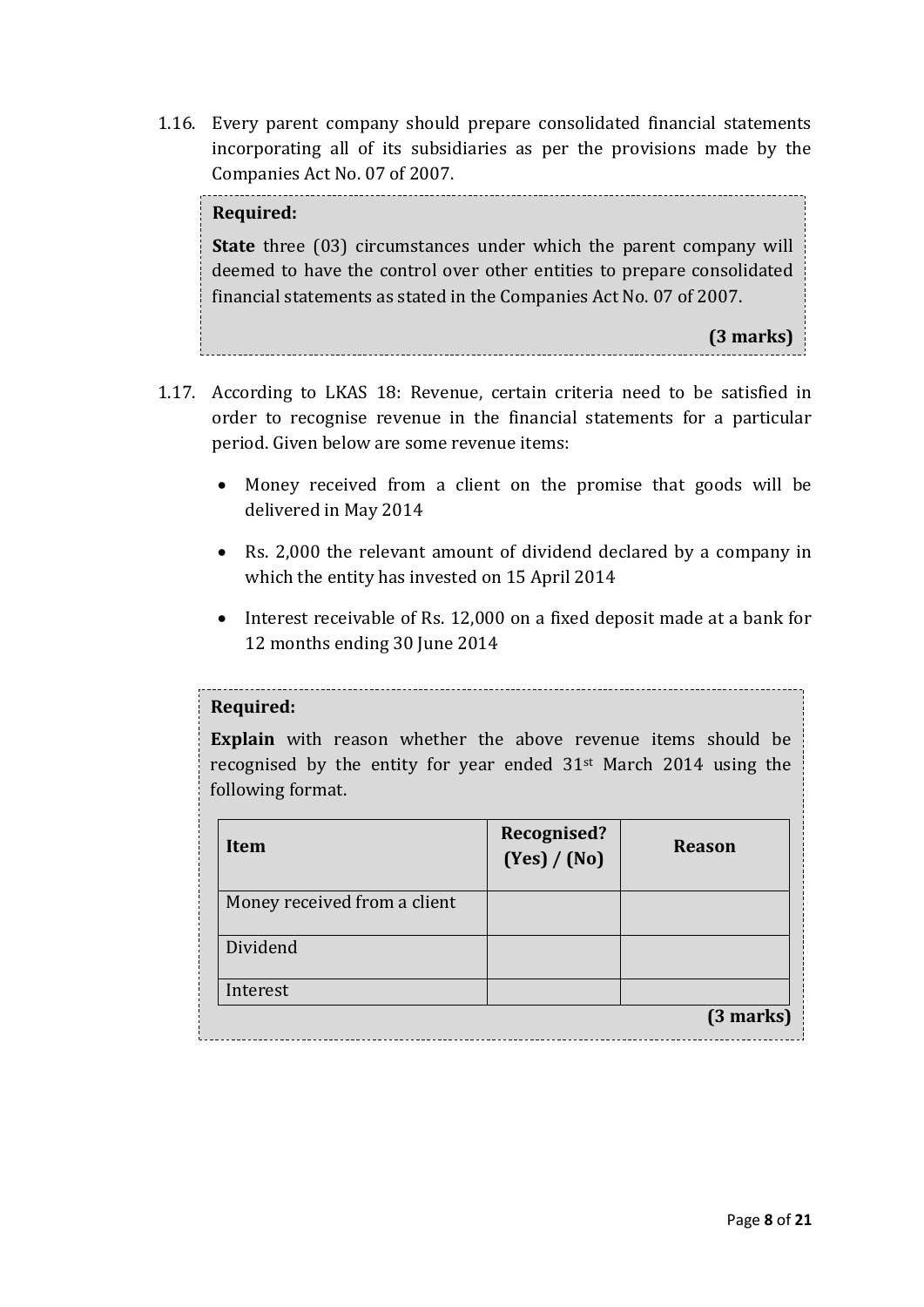1.18. The following information is available with respect to a furniture manufacturing company

| Item                       | Cost (Rs.) | <b>Selling price</b><br>(Rs.) | <b>Costs to sell</b><br>(Rs.) |  |
|----------------------------|------------|-------------------------------|-------------------------------|--|
| Timber                     | 1,500,000  | 2,000,000                     | 250,000                       |  |
| Partly completed           | 450,000    | 550,000                       | 120,000                       |  |
| Furniture                  |            |                               |                               |  |
| <b>Completed Furniture</b> | 1,500,000  | 3,000,000                     | 500,000                       |  |

**Identify** the above inventory items according to the three categories of inventory as per the requirements of LKAS 02: Inventories with respective carrying amounts using the following format.

| <b>Inventory Type</b> | Carrying Amount (Rs.) |
|-----------------------|-----------------------|
|                       |                       |
|                       |                       |
|                       |                       |
|                       | (3 marks)             |

- 1.19. Chartered Accountants have an obligation to maintain the highest standards of conduct and integrity. Ethics play a vital role in today's business context especially in financial statement preparation and presentation.
	- (i) After reviewing the draft accounts you were asked by your superior to enhance the closing stock value by Rs. 2 million to improve the bottom line of the company.
	- (ii) Marketing Manager has given instructions to the accounting staff not to incorporate provision for bad debts as such provisions will affect the computation of their incentives.
	- (iii) You were instructed by the Managing Director to transfer his personal expenses (paid by the company) to company's sundry expenses.

### **Required:**

**State** whether the above mentioned suggestions are ethically correct or wrong.

**(3 marks)**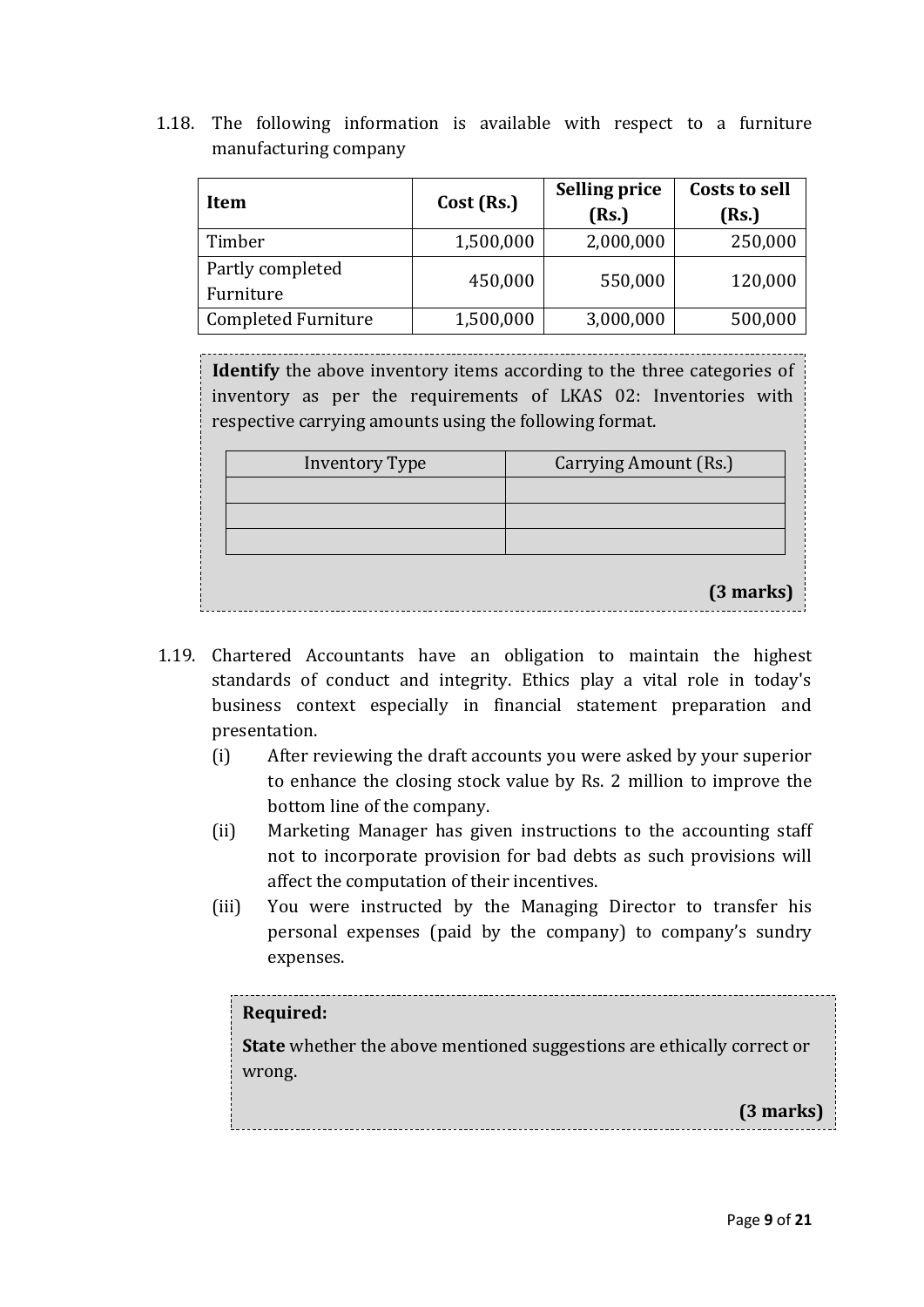1.20. A company made a taxable profit of Rs. 8,250,000 for the year ended 31st March 2014. The company's tax rate is 28%. The carrying value of Property, Plant and Equipment was Rs. 3,500,000 and the tax base of Property, Plant and Equipment was Rs. 2,100,000 as at the date of the reporting period. The Deferred Tax Liability balance as at 01st April 2013 was Rs. 265,000.

| Required:                                                                       |
|---------------------------------------------------------------------------------|
| <b>Compute</b> the tax expense for the year ending 31 <sup>st</sup> March 2014. |
| $(3$ marks)                                                                     |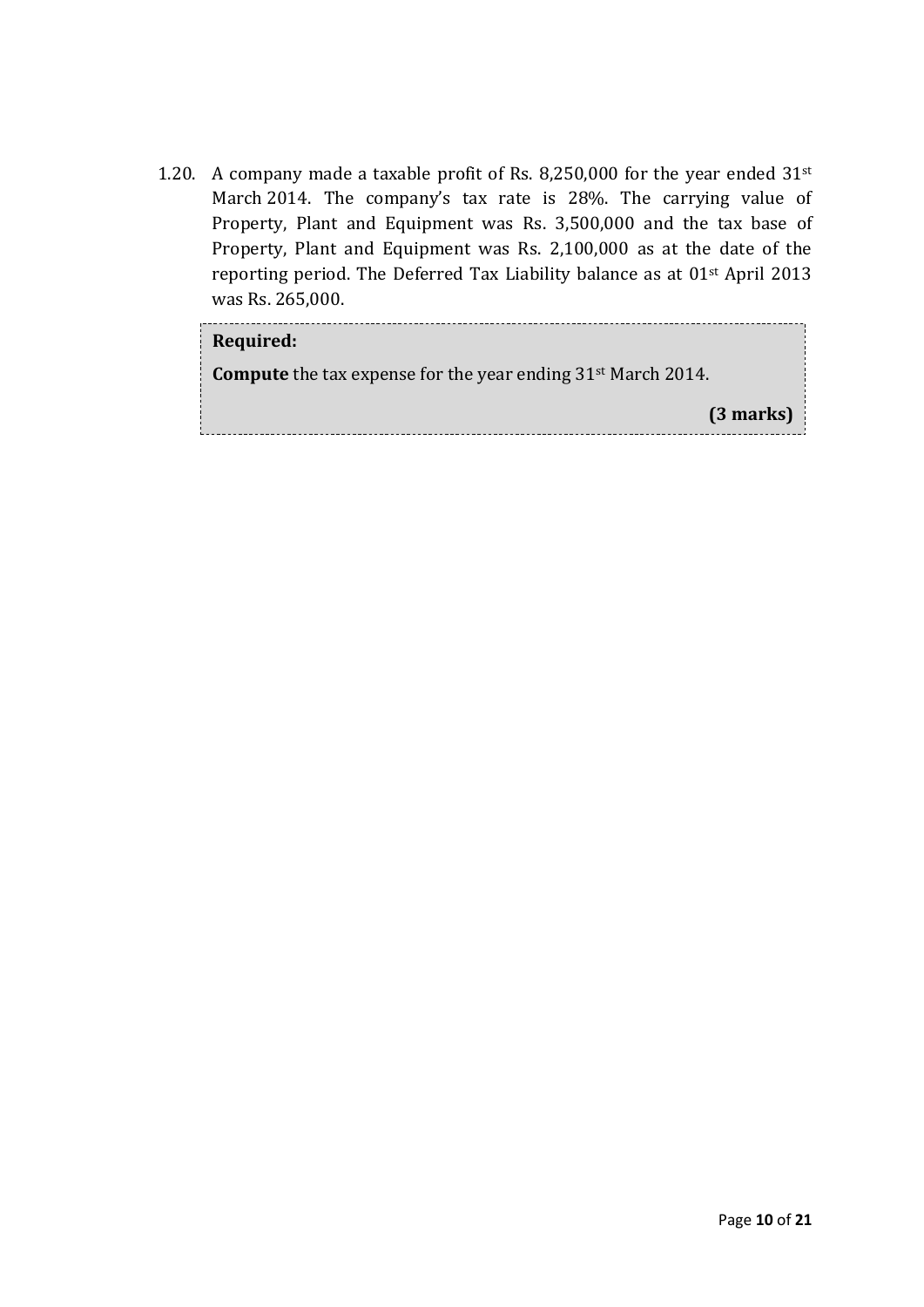### **SECTION 2**

*Three out of the four questions should be answered. Total marks for Section 2 is 30 marks. Recommended time for the section is 54 minutes*.

### **Question 02**

2.1. Kamal, Lalith and Maali carryout a partnership business by sharing profits in the ratio of 2:2:1 respectively. Draft financial statements which are not in accordance with the provisions in the partnership agreement are given below together with some additional information.

| Income Statement for the year ended 31st March 2014 |             |  |
|-----------------------------------------------------|-------------|--|
|                                                     | Rs.         |  |
| Revenue                                             | 2,000,000   |  |
| Cost of Sales                                       | (1,200,000) |  |
| <b>Gross Profit</b>                                 | 800,000     |  |
| <b>Administrative Expenses</b>                      | (250,000)   |  |
| Selling and Distribution Costs                      | (190,000)   |  |
| Finance cost                                        | (30,000)    |  |
| <b>Profit for the year</b>                          | 330,000     |  |
| <b>Distribution of profit</b>                       |             |  |
| Kamal                                               | 110,000     |  |
| Lalith                                              | 110,000     |  |
| Maali                                               | 110,000     |  |

| Statement of Financial Position as at 31 <sup>st</sup> March 2014 |         |  |
|-------------------------------------------------------------------|---------|--|
| <b>Non Current Assets</b>                                         | Rs.     |  |
| <b>Property, Plant and Equipment</b>                              | 470,000 |  |
| <b>Current Assets</b>                                             |         |  |
| Inventory                                                         | 125,000 |  |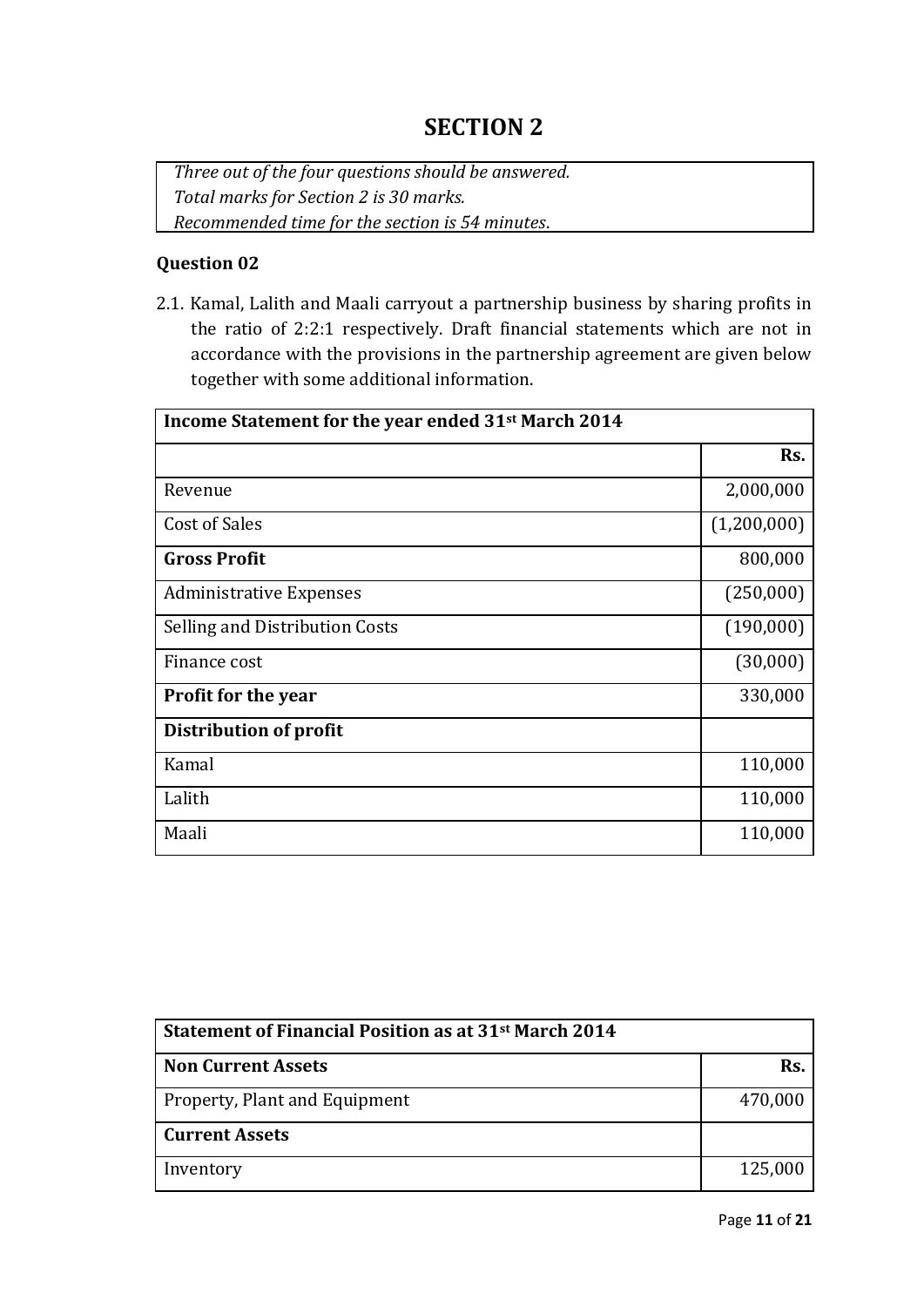| <b>Accounts Receivable</b>          | 80,000   |
|-------------------------------------|----------|
| Cash                                | 25,000   |
| <b>Total Current Asset</b>          | 230,000  |
| <b>Total Assets</b>                 | 700,000  |
| <b>Equity</b>                       |          |
| <b>Partners Capital Accounts</b>    |          |
| Kamal                               | 80,000   |
| Lalith                              | 60,000   |
| Maali                               | 60,000   |
| <b>Partners Current Accounts</b>    |          |
| Kamal                               | 120,000  |
| Lalith                              | 80,000   |
| Maali                               | (20,000) |
| Loan                                | 300,000  |
| <b>Current Liabilities</b>          |          |
| <b>Accounts Payables</b>            | 12,000   |
| <b>Accruals</b>                     | 8,000    |
| <b>Total Equity and Liabilities</b> | 700,000  |

### **Partnership agreement includes the following:**

- Profits / losses should be shared among Kamal, Lalith and Maali in the ratio of 2:2:1 respectively
- 25% annual interest should be paid to partners on capital balances
- Annual salary of Rs. 100,000 should be paid to Maali
- Partners are entitled to take goods for their personal use from the partnership at cost

### **Additional information:**

- The interest / finance cost shown was the amount paid for the period from 01st April 2013 to 30th September 2013.
- Kamal had taken inventories worth of Rs. 30,000 from the business
- Rs. 55,000 should be provided for utility charges up to 31<sup>st</sup> March 2014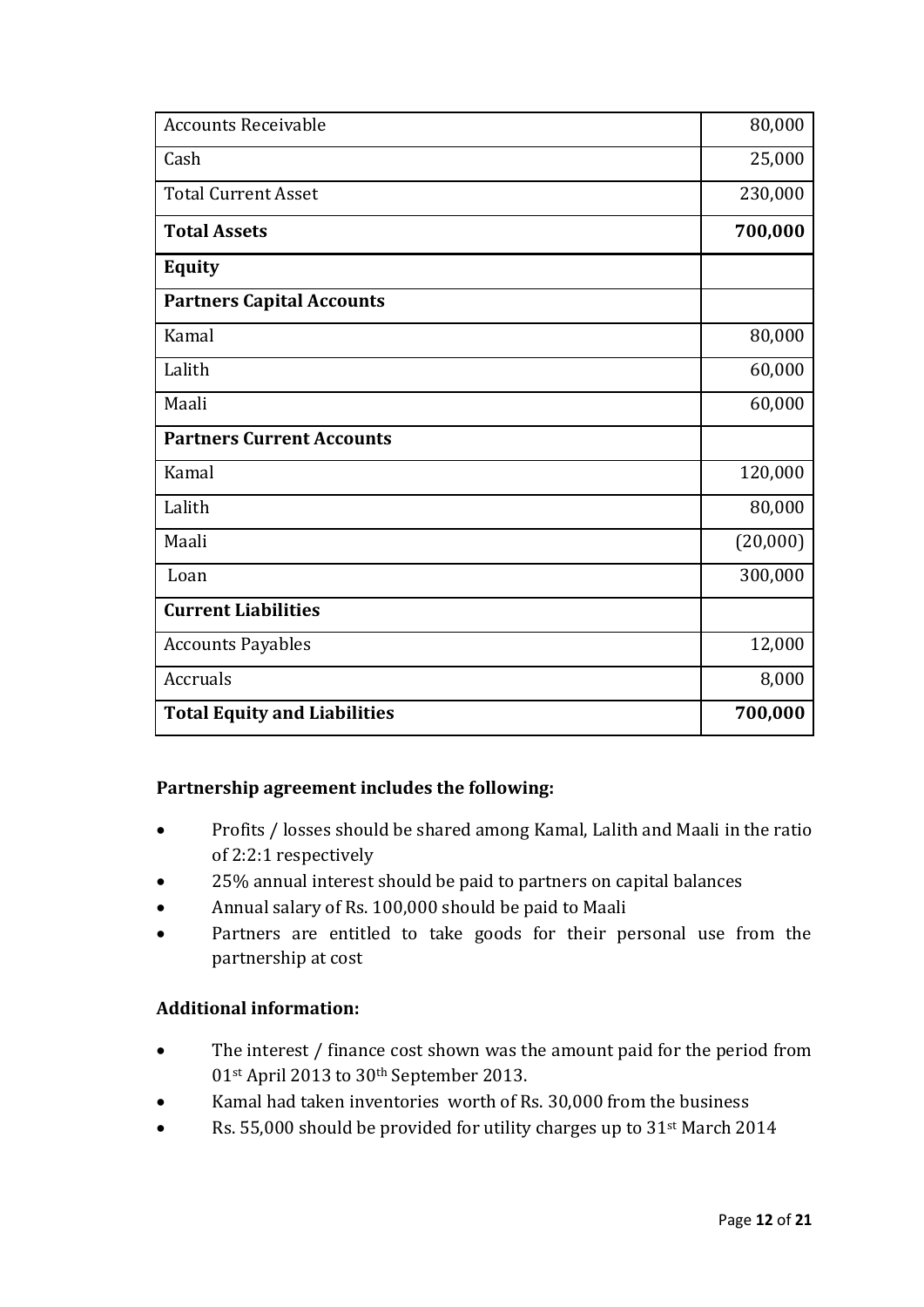- Depreciation of Rs. 15,000 on Motor Vehicles which are used for distribution activities to be provided.
- Rent advance of Rs. 40,000 paid on the building rented out for the office had been recognized as an expense for the period.

| Required: |                                                                                                                               |
|-----------|-------------------------------------------------------------------------------------------------------------------------------|
| 1.        | <b>Prepare</b> Partners Current Accounts starting with the balances as given in<br>the draft Statement of Financial Position. |
|           | $(4$ marks)<br>2. Prepare the Statement of financial position as at $31st$ March 2014.                                        |
|           | $(4$ marks)                                                                                                                   |
|           |                                                                                                                               |

2.2. "Comparability" is an important characteristic of financial statements.

### **Required:**

**State** two (02) methods adopted in the preparation of financial statements to facilitate comparability.

> **(2 marks) (Total 10 marks)**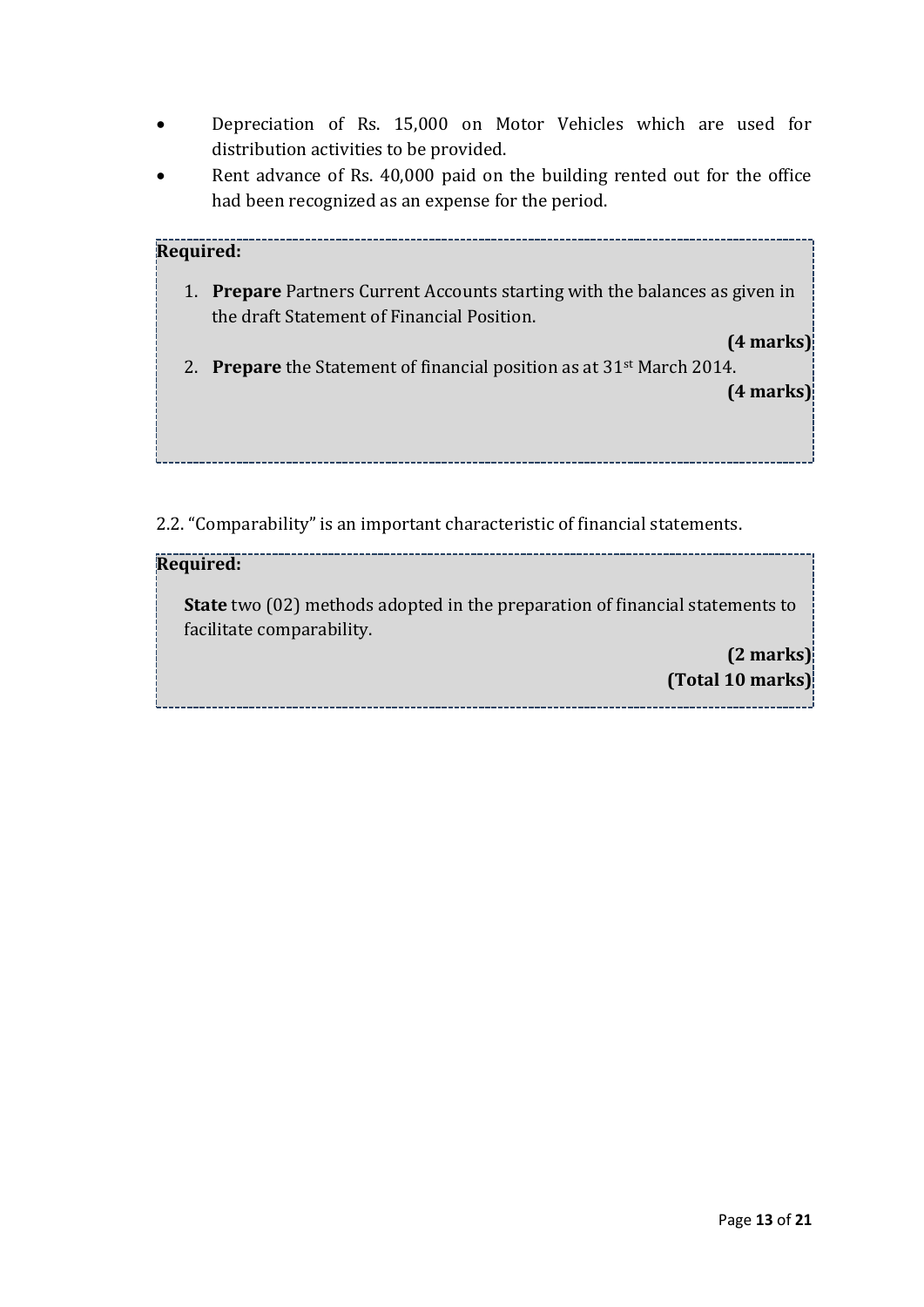### **Question 03**

The following information of "PQR Manufacturers" for the year ended 31st March 2014 is given.

| <b>Item</b>                                         | <b>Rs. '000</b> |
|-----------------------------------------------------|-----------------|
| Machinery at cost                                   | 1500            |
| Buildings at cost                                   | 2000            |
| Raw material stock as at 01/04/2013                 | 500             |
| Work in Process as at 01/04/2013                    | 200             |
| Finished goods as at 01/04/2013 (at transfer price) | 330             |
| Prepaid insurance                                   | 25              |
| Accrued electricity as at 01/04/2013                | 40              |
| <b>Sales</b>                                        | 7950            |
| Insurance premium paid                              | 70              |
| Electricity expense paid                            | 90              |
| Purchases of raw materials                          | 2100            |
| Raw materials returns outward                       | 60              |
| Finished goods returns inward                       | 20              |
| Water expense                                       | 80              |
| Telephone charges                                   | 150             |
| Salaries - factory                                  | 900             |
| Direct labour                                       | 590             |
| Production accessories                              | 374             |

### **Additional information**

Depreciation is provided on straight line method as follows.

|                  | Useful life<br>(years) | <b>Residual value</b><br>(Rs.) | Date of<br>acquisition |
|------------------|------------------------|--------------------------------|------------------------|
| Machinery        | ت                      | 200,000                        | 01.04.2011             |
| <b>Buildings</b> | 20                     | 400,000                        | 01.04.2010             |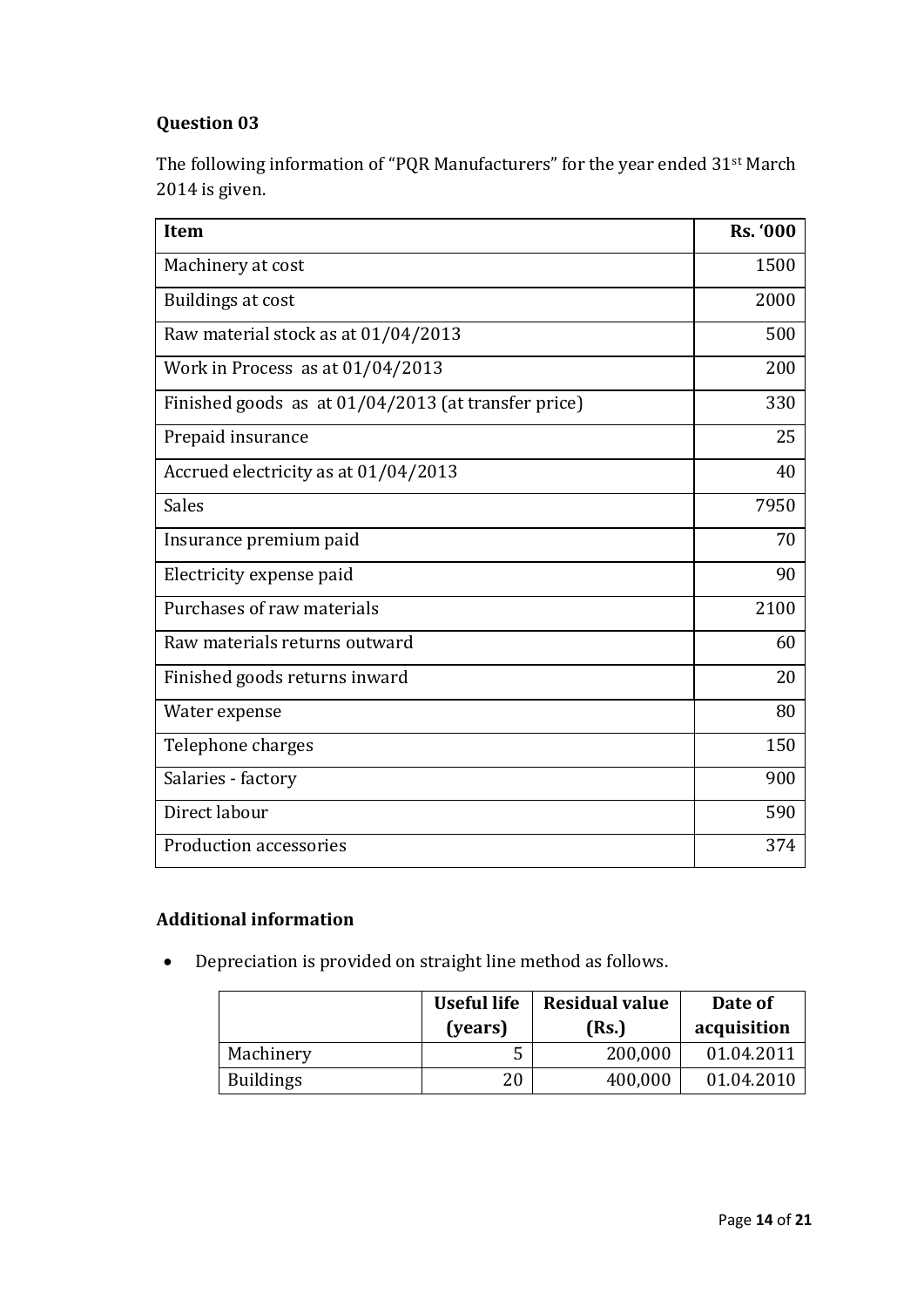- 3/4 of the building is used for the factory.
- The following proportions of expenses are applicable for the factory.

| Electricity | 90% |
|-------------|-----|
| Water       | 90% |
| Insurance   | 60% |
| Telephone   | 10% |

• Accrued and prepaid expenses as at 31<sup>st</sup> March 2014 were as follows.

| <b>Expense</b> | Accrued (Rs.) | <b>Prepaid (Rs.)</b> |
|----------------|---------------|----------------------|
| Electricity    | 80,000        |                      |
| Insurance      |               | 25,000               |

- Factory salaries is the net amount after deducting 10% for EPF.
- Unused production accessories at the year-end amounted to Rs. 130,000
- A raw material stock with a cost of Rs. 40,000 was completely damaged during the year. The insurer had approved Rs. 30,000 on this claim.
- The cost of raw materials, work in progress and finished goods (at transfer price) as at 31st March 2014 were Rs. 200,000, Rs. 160,000 and Rs. 440,000 respectively.
- A minimum royalty fee of Rs. 100,000 should be paid for the license obtained to enhance product features. An extra payment of Rs.10 each per unit is paid on the excess production over 5,000 units. During the year, the company manufactured 6000 units.
- $\bullet$  Finished goods are transferred to stores with a profit margin of 10 % on cost.

### **Required:**

1. **Prepare** the manufacturing account for the year ended 31 March 2014.

**(5 marks)**

2. **Calculate** the gross profit for the year ended 31 March 2014.

### **(3 marks)**

3. **Explain** why finance lease should be recognized as an asset in the books of lessee even though the lessee does not have any legal ownership of the asset.

> **(2 marks) (Total 10 marks)**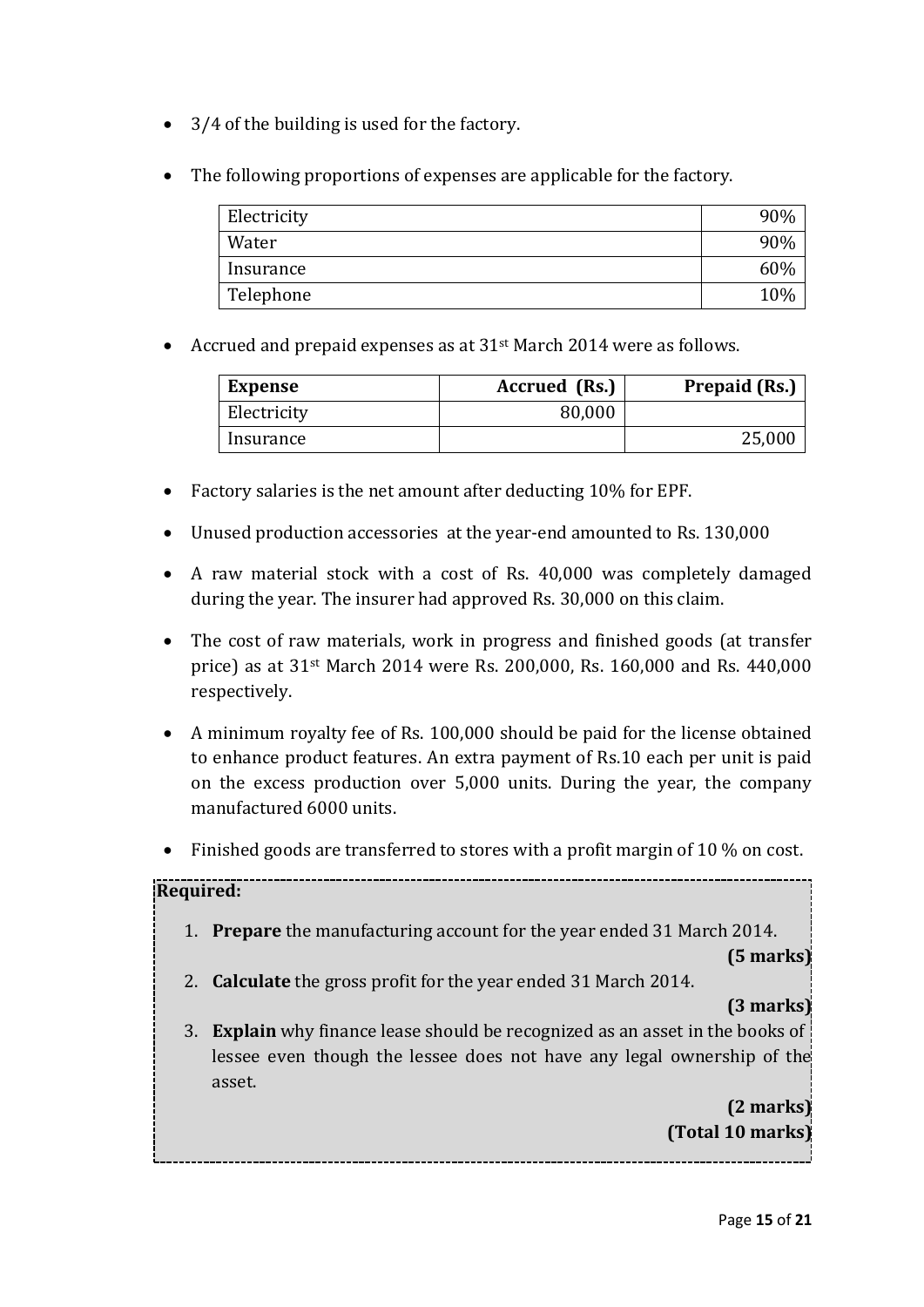### **Question 04**

- 4.1. The draft profit for the year ended 31st March 2014 was Rs. 400,000, but when the financial statements were prepared even the trial balance did not tally. The difference was then transferred to a suspense account. Subsequently, the following information was revealed:
	- A sales invoice for Rs. 50,000 was not posted to the debtors control account while the sales account was correctly credited
	- Cash collection from debtors amounting to Rs. 150,000 was debited to the creditors account
	- Discount received amounting to Rs. 20,000 had been recognized as discount allowed
	- The opening balance of creditors control account amounting to Rs. 540,000 was recorded as Rs. 450,000
	- Bad Debts written off amounting to Rs. 25,000 had been posted to staff loan account while itwas correctly posted to the debtors control account.
	- A credit note issued by the entity for Rs. 16,500 has been omitted from the books of account.

| Required:                                      |             |
|------------------------------------------------|-------------|
| 1. <b>Prepare</b> the suspense account         | $(4$ marks) |
| 2. <b>Compute</b> correct profit for the year. | $(2$ marks) |

- 4.2. The following information relates to a trade union which consists of 6,000 employees as at 31st March 2014. Annual subscription of a member is Rs. 100. The trade union recognizes the subscription on accrual basis. However, the entity ceases to recognize subscription of a member in to revenue whose subscription are arrears for more than 2 years.
	- Total membership fees collected during the year ended 31<sup>st</sup> March 2014 was Rs. 520,000.
	- The arrears of subscription as at 31.03. 2013 were as follows.

| No of members | <b>Years</b> |
|---------------|--------------|
| 1000          | For 2 years  |
| 50            | For 1 year   |

• 15 members whose subscriptions were in arrears for 2 years as 31.03.2013 did not pay the subscription during the year ended 31.03.2014. The rest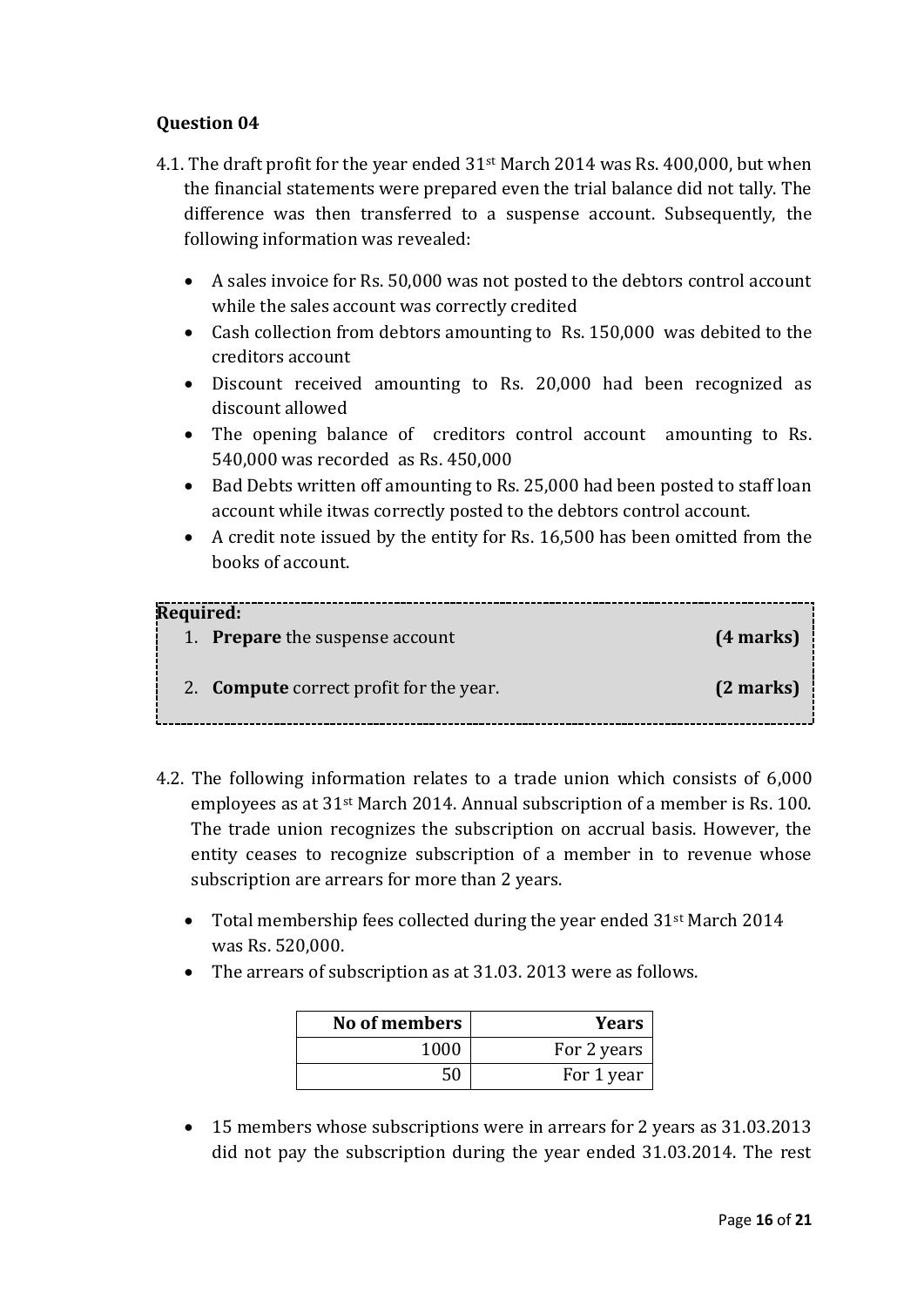paid the arrears for the two years but the subscription for the current year is in arrears.

- During the current year new 50 members took the membership and they paid the subscription for one year in advance as well
- 400 members had paid the subscription in advance as at 31.03. 2013 and of them 200 paid the subscription in advance as at 31.03.2014 as well.
- 10 members whose subscriptions were in arrears at 01.04.2013 left the union without paying the arrears.

### **Required:**

**Prepare** the subscription account of the trade union for the year ended 31<sup>st</sup> March 2014.

> **(4 marks) (Total 10 marks)**

### **Question 05**

SQ Brothers commenced its business on 01/04/2012 as a sole proprietorship by investing Rs. 400,000. SQ Brothers did not maintained proper books of accounts based on the double entry system. However, the following information for the year ended 31st March 2014 was made available.

- All the cash sales are entered in a day book and it totaled to Rs.500,000 for the year.
- The total of credit sales invoices amounted to Rs. 800,000.
- Debtors, creditors, cash balances, inventory, unrealized cheques and unpresented cheques and bank charges were as follows.

|                               | As at      | As at      |
|-------------------------------|------------|------------|
|                               | 01/04/2013 | 31/03/2014 |
|                               | (Rs.)      | (Rs.)      |
| Cash in hand                  | 20,000     | 37,000     |
| Balance as per bank statement | 50,000     | 35,000     |
| Un-realized cheques           | 0          | 15,000     |
| Un-presented cheques          | 0          | 35,000     |
| Debtors                       | 110,000    |            |
| Creditors                     | 0          | ?          |
| Inventory                     | 45,000     | 100,000    |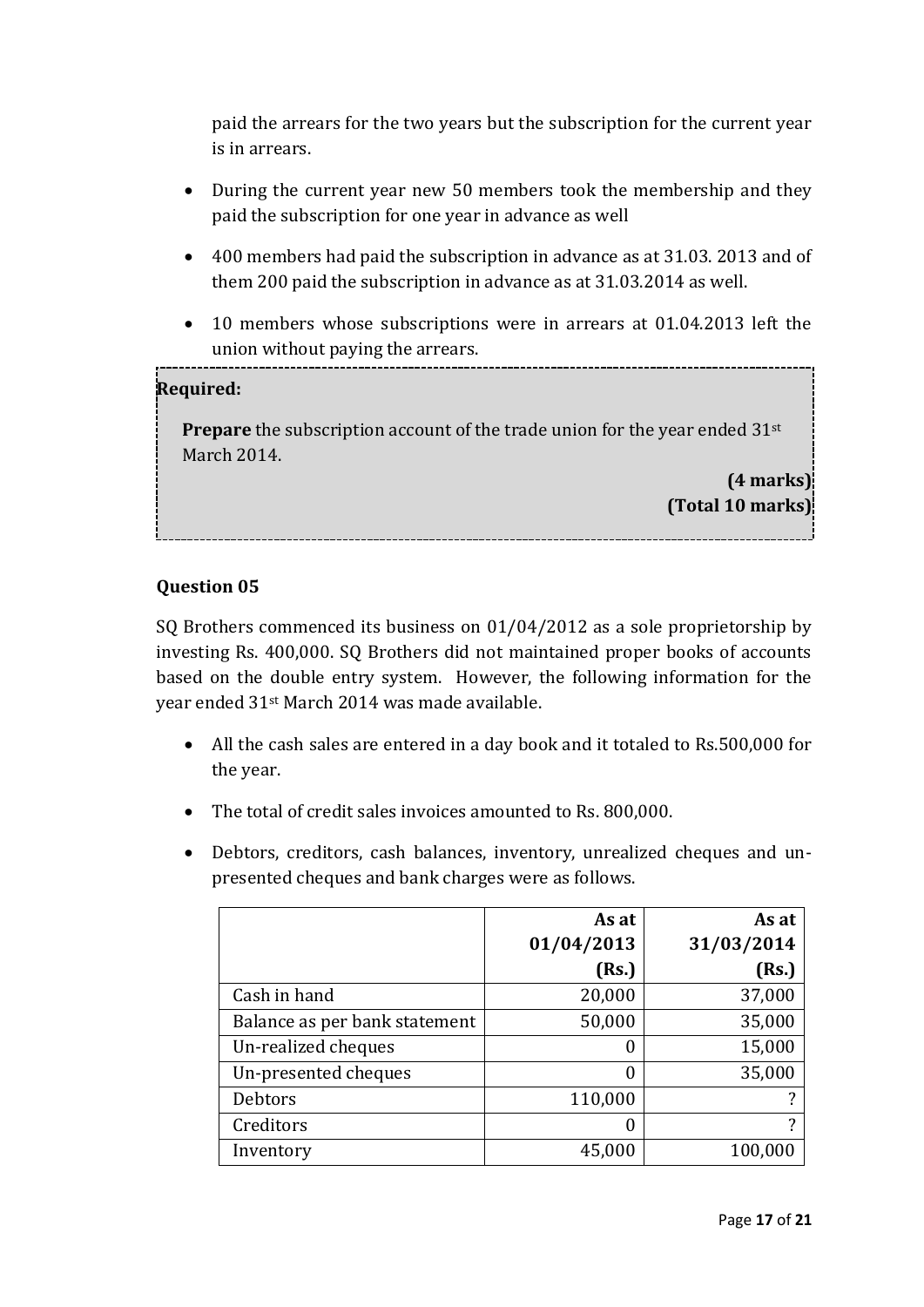- Cash discount received and allowed amounted to Rs. 5,000 and Rs. 14,000 respectively.
- The cost of equipment which had been acquired at the commencement of the business was Rs. 300,000. This type of equipment is depreciated by similar businesses at 20% per annum on cost. Subsequently another equipment was acquired on 30 March 2014 for Rs. 125,000.
- SQ brothers maintains a steady gross profit margin of 40% on sales.
- Cash purchases amounted to Rs. 500,000.
- Payments made to creditors was Rs. 285,000.
- Cash collected from debtors was Rs. 745,000.
- The owner had taken Rs. 70,000 from the collections for his personal use.
- Utility bills to be paid as of 31 March 2014 amounted to Rs. 38,000.
- Assume that the entity did not have any other assets or liabilities other than those arising from the given information.

#### **Required:**

1. **Prepare** the Income Statement of SQ Brothers for the year ended 31st March 2014

#### **(5 marks)**

2. **Prepare the** Statement of Financial Position of SQ brothers as at 31st March 2014

### **(5 marks) (Total 10 marks)**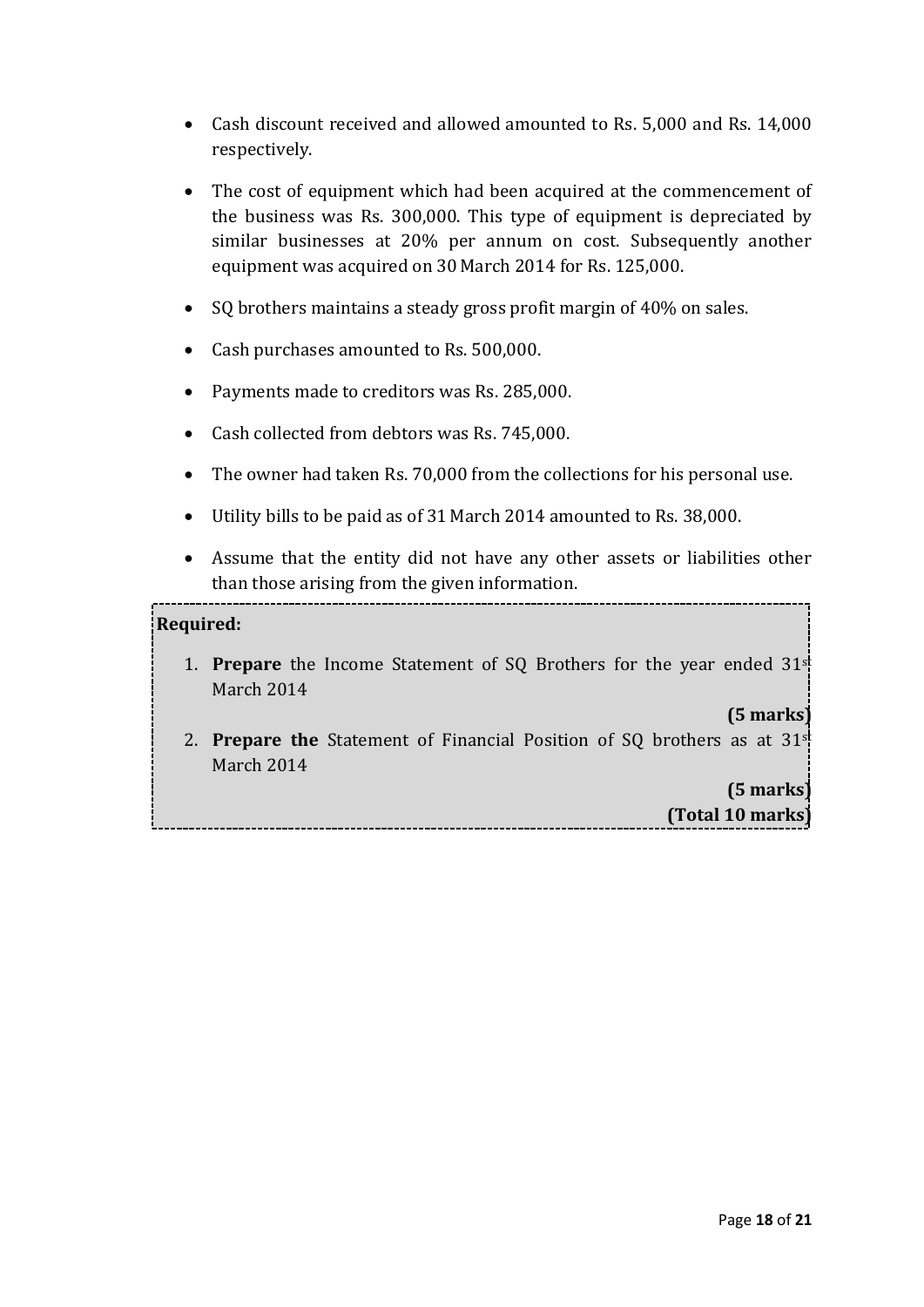*Compulsory question. Total marks for Section 3 is 20 marks. Recommended time for the section is 36 minutes.*

### **Question 06**

The trial balance of ABC Ltd as at 31 March 2014 was prepared by the book keeper of the company is given below.

| Trial Balance as at 31st March 2014              |                 |                 |
|--------------------------------------------------|-----------------|-----------------|
|                                                  | <b>Rs. '000</b> | <b>Rs. '000</b> |
| Land and Buildings                               | 4,200           |                 |
| Motor vehicles                                   | 1,800           |                 |
| <b>Accumulated Depreciation - Buildings</b>      |                 | 244             |
| <b>Accumulated Depreciation - Motor Vehicles</b> |                 | 720             |
| <b>Income Tax Paid</b>                           | 260             |                 |
| <b>Accounts Receivable</b>                       | 428             |                 |
| Provision for Doubtful debts                     |                 | 12              |
| Prepaid Insurance as at 01.04.2013               | 56              |                 |
| Cash at bank                                     | 60              |                 |
| <b>Treasury Bills</b>                            | 96              |                 |
| <b>Accounts Payable</b>                          |                 | 150             |
| Dividends Paid                                   | 200             |                 |
| Profit for the year                              |                 | 1,775           |
| Income tax payable as at 01.04.2013              |                 | 160             |
| EPF Payable as at 01.04.2013                     |                 | 75              |
| EFT Payable as at 01.04.2013                     |                 | 9               |
| Other Accruals as at 01.04.2013                  |                 | 360             |
| 12 % Debentures                                  |                 | 300             |
| Capital                                          |                 | 2,000           |
| Retained Earnings as at 01.04.2013               |                 | 1,295           |
|                                                  | 7,100           | 7,100           |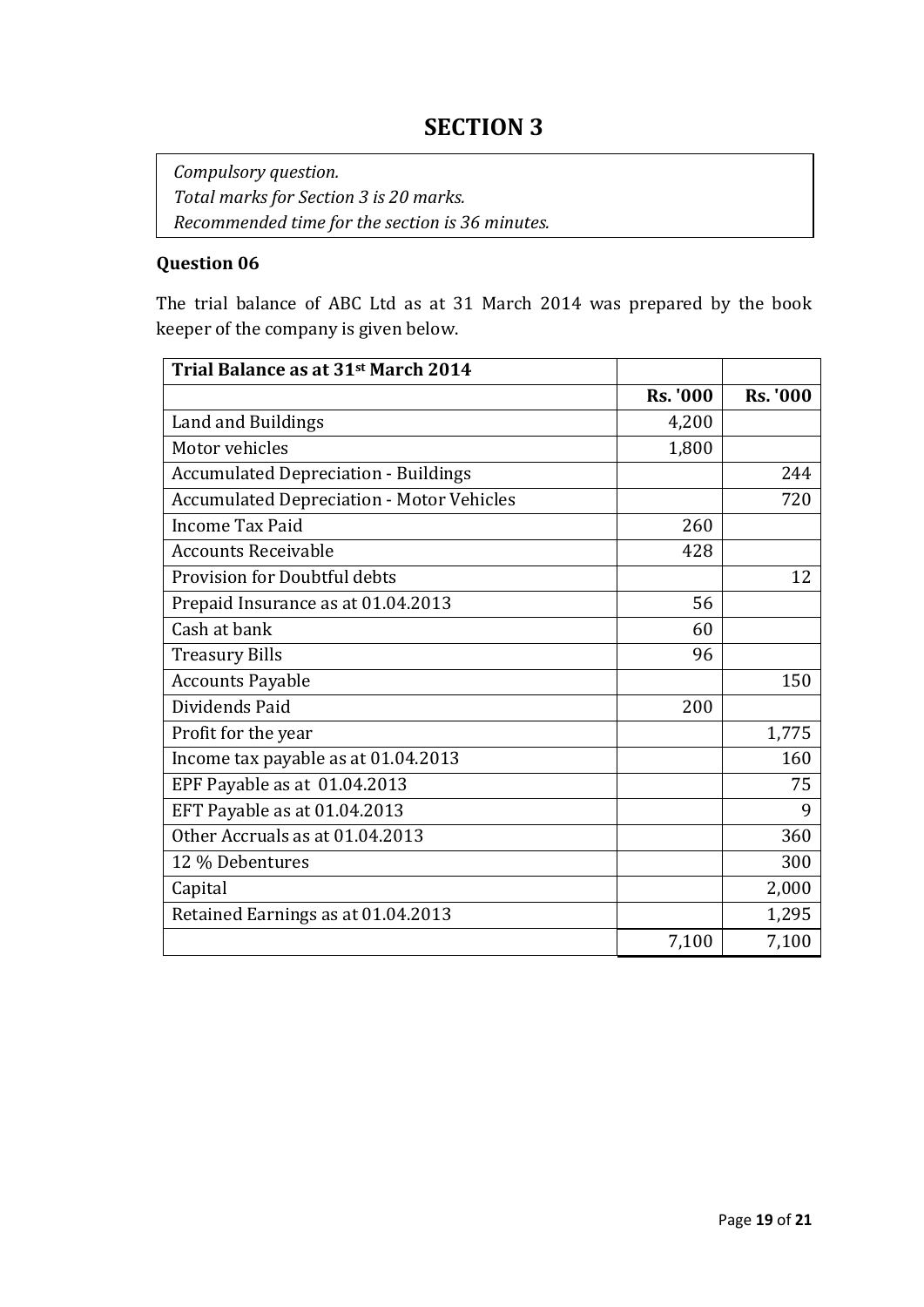### **Additional information:**

 Land and Buildings were revalued on 1 April 2013 at the following amounts Land: Rs. 4 million and Buildings: Rs. 1.4 million.

The carrying amounts of land and buildings as at 01/04/2013 comprised of as follows.

|                  | Cost (Rs.) | <b>Accumulated</b> | Carrying amount |
|------------------|------------|--------------------|-----------------|
|                  |            | depreciation (Rs.) | (Rs.)           |
| Land             | 2,000,000  | -                  | 2,000,000       |
| <b>Buildings</b> | 2,200,000  | 200,000            | 2,000,000       |

The remaining life time of the Building as determined by the valuer was only 40 years from 1 April 2013. The adjustments arising from the revaluation had not been taken into account and the depreciation on buildings for the year was provided for on cost.

 Depreciation for motor vehicles was provided for at 20% on cost for the year. However the remaining useful life of motor vehicles was estimated to be 1 year from 31.3.2014 with a residual value of Rs. 200,000.

|                | (Rs. '000) |
|----------------|------------|
| EPF            | 100        |
| <b>ETF</b>     | 12         |
| Other Expenses | 300        |

Accruals as at 31.3.2014 were as follows

- Debenture interest is payable bi-annually on  $30<sup>th</sup>$  September and  $31<sup>st</sup>$  March. Interest for the 2nd six months period has not been paid or provided for.
- The cost and the net realisable value of inventory as at 31<sup>st</sup> March 2014 were Rs. 400,000 and Rs. 350,000 respectively.
- It was decided to write off of Rs. 28,000 from debtors. The company provides 2% for bad and doubtful debts on the debtors' balance at the end of each year.
- Prepaid insurance as at 31<sup>st</sup> March 2014 was Rs. 60,000.
- Sales revenue includes an advance received from a customer amounting to Rs. 100,000 to sell goods in May 2014.